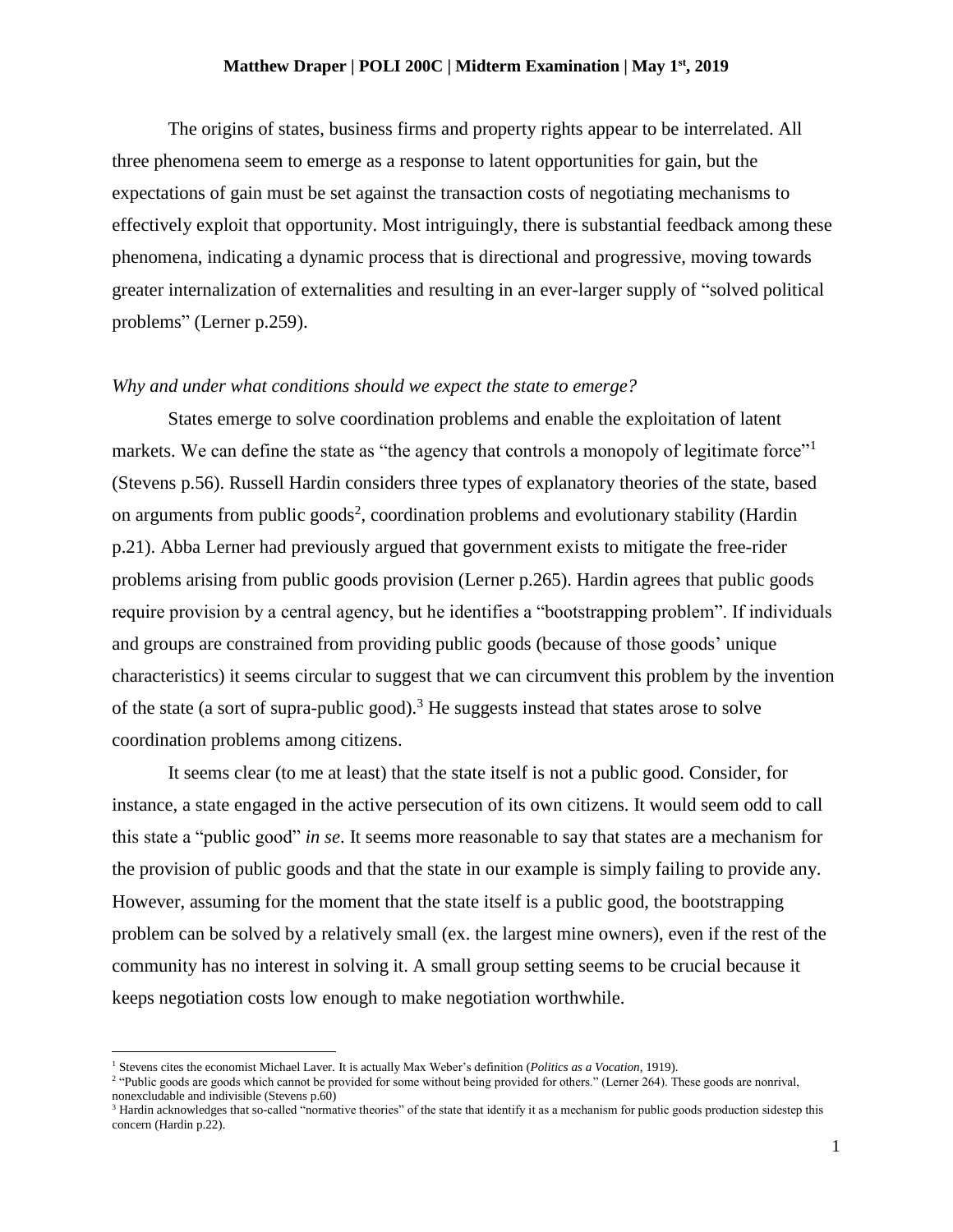Despite arguing that states cannot have arisen for the provision of public goods, Hardin believes that public goods provision gives states survival value, with such states tending to prevail in conflicts with other states (Hardin p.24). He suggests instead that the state may have arisen to provide "coordination on mutually preferred outcomes" (Hardin p.23). He argues that without "substantial coordination to produce order there is likely to be little exchange, hence little successful collective action." Hardin's insight is that genuine public goods can be provided by the market, but not absent a mechanism for "multiple provision" – the allocation of resources or rights among multiple claimants. He thinks that the state arose to solve coordination problems but persisted because it effectively solved prisoners' dilemma problems. The capacity of the state to provide public goods is "critical for its survival even if not for its origins." (Hardin p.32).

Hardin's theory is supported by Ronald Coase's study of lighthouses in British history. In that case, government's role was "limited to the establishment and enforcement of property rights in the lighthouse" (Coase 1974). Coase argued that if the government ran lighthouses directly, this would lead to a deadweight loss because of the costs of administration (the "leaky bucket"). It is far easier to simply assign and enforce property rights to the lighthouse and to a resulting revenue stream of port taxes.

We might expect that the state arose to settle disputes among citizens. However, Coase also famously argued that if transaction costs were sufficiently low, legal rules would recede in importance because the parties to a dispute could negotiate to acquire, subdivide and combine rights "whenever this would increase the value of production" (Coase 1960). Such bargaining would be more efficient than litigation because it would avoid the deadweight losses inherent in legal resolutions. On these terms, it seems that government's role is to assign property rights rather than to create markets. Coase's theory is elegant, but the transaction costs assumption raises questions about its applicability.<sup>4</sup> We can say that in Coase's frictionless world, we might not need laws (because we can negotiate with the least cost avoider), but we do need government (to assign property rights). However, since Coase demonstrates that the initial allocation of property rights would be irrelevant (without transaction costs), it seems that it is the mere fact of property rights allocation that is required, rather than any specific arrangement (Coase 1960).

l

<sup>&</sup>lt;sup>4</sup> Coase was explicit about this: "It would not seem worthwhile to spend much time investigating the properties of such a world. What my argument does suggest is the need to introduce positive transaction costs explicitly into economic analysis so that we can study the world that exists. This has not been the effect of my article. The world of zero transaction costs, to which the Coase Theorem applies, is the world of modern economic analysis, and economists therefore feel quite comfortable handling the intellectual problems it poses, remote from the real world though they may be." (Ronald Coase, "The Firm, the Market and the Law", University of Chicago Press 1988 p.15).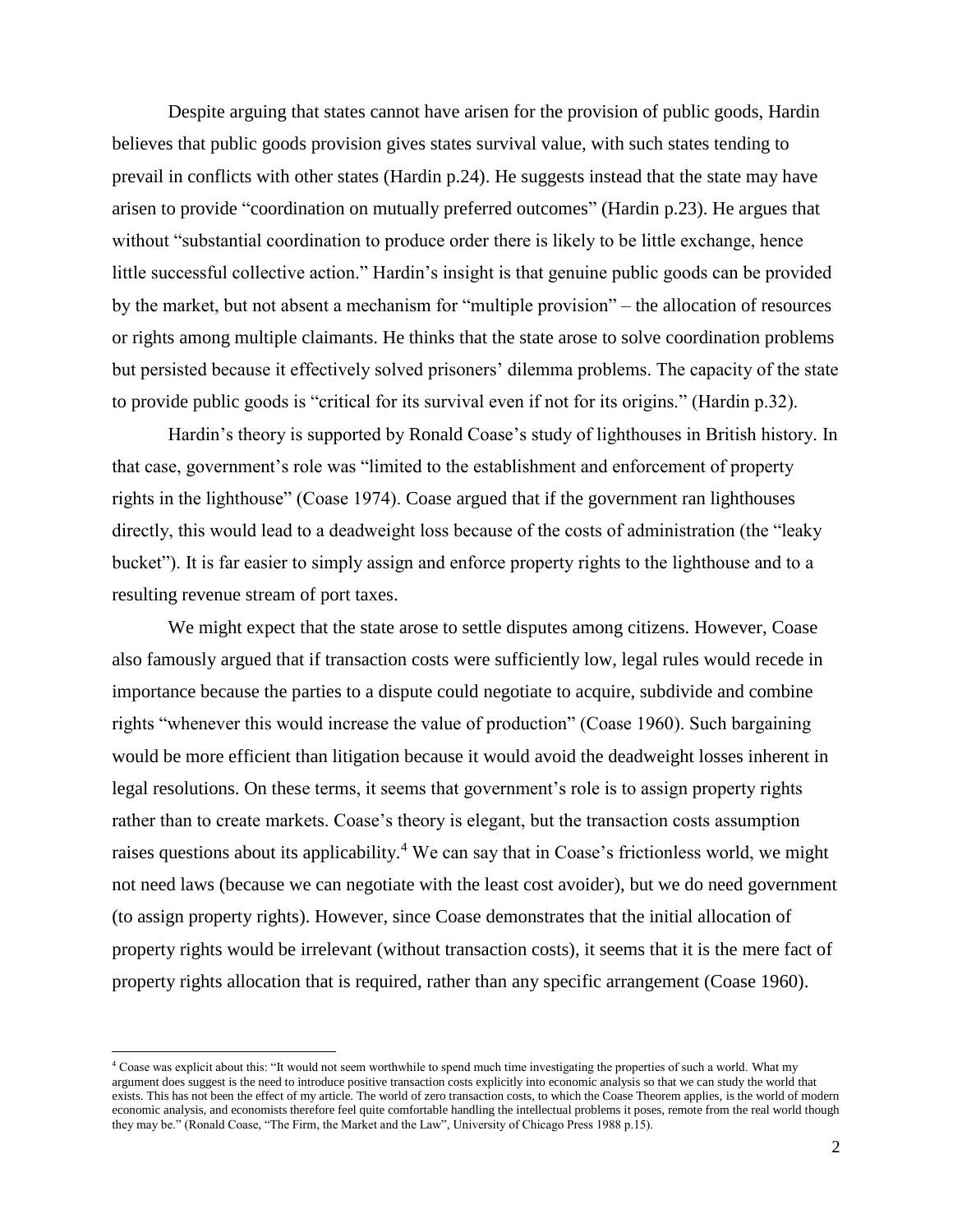By contrast, the allocation of legal rights can dramatically affect the prospects of state emergence. Where the law is biased in favor of elites, these elites tend to pay higher interest rates on loans because it is more difficult to recover in cases of nonpayment. Legal power thus undermines financial power (Kuran and Rubin 2016). This effect illustrates why elites might wish to institute impartially-enforced rules in their financial markets, effectively tying their own hands to secure lower interest rates. Similarly, Yoram Barzel argues that dictatorial English monarchs were unable to secure the cooperation of their subjects because they could not credibly commit to refrain from confiscating their subjects' wealth. As the potential gains from cooperation increased, kings deliberately circumscribed their own power to give their subjects a credible signal that they would keep their promises. Barzel argues that this led to the organization and empowerment of Parliament, which he sees as a collective action mechanism for members to prevent confiscation by the king (Barzel 1997). On this understanding, government would simply be the largest firm of all. In this vein, states could be modeled as contracts among factors of production, using the model that Alchian and Demsetz proposed for firms (Alchian and Demsetz 1974, see infra).

Once the state emerges, its nature can change over time. Revenue-seeking governments may defer to citizens' policy preferences in order to secure their cooperation in taxation. Over time, this can lead to participation in government. The preferences of the holders of mobile assets will carry the highest weight, as these assets are easiest to conceal from taxation (Bates and Lien 1985). The elasticity of the tax yield is thus a determinant of the political compromises required for actual tax collection to take place. Elites can secure power by threatening market defection, and monarchs will rationally trade concessions on policy for an increase in the tax rate. Bates and Lien argue that English taxation of trade promoted parliamentary democracy, while French taxation of land and other fiscal assets fostered the growth of absolutism.

Finally, the wealth distribution required for states to emerge is different from that required for them to prosper. Josiah Ober asks why the Greek city-states of the classical period were far wealthier than most comparably-situated societies throughout history. He proposes that relatively egalitarian social rules and strong institutional innovation allowed the Greek *poleis* to achieve anomalously high levels of growth. Egalitarian social rules served to lower transaction costs and rationalized investment in human capital, and local competition for survival among the *poleis* served to encourage imitation of best-practices. This resulted in a gradual standardization of institutions and a further lowering of transaction costs. Ober starts by assuming that property

3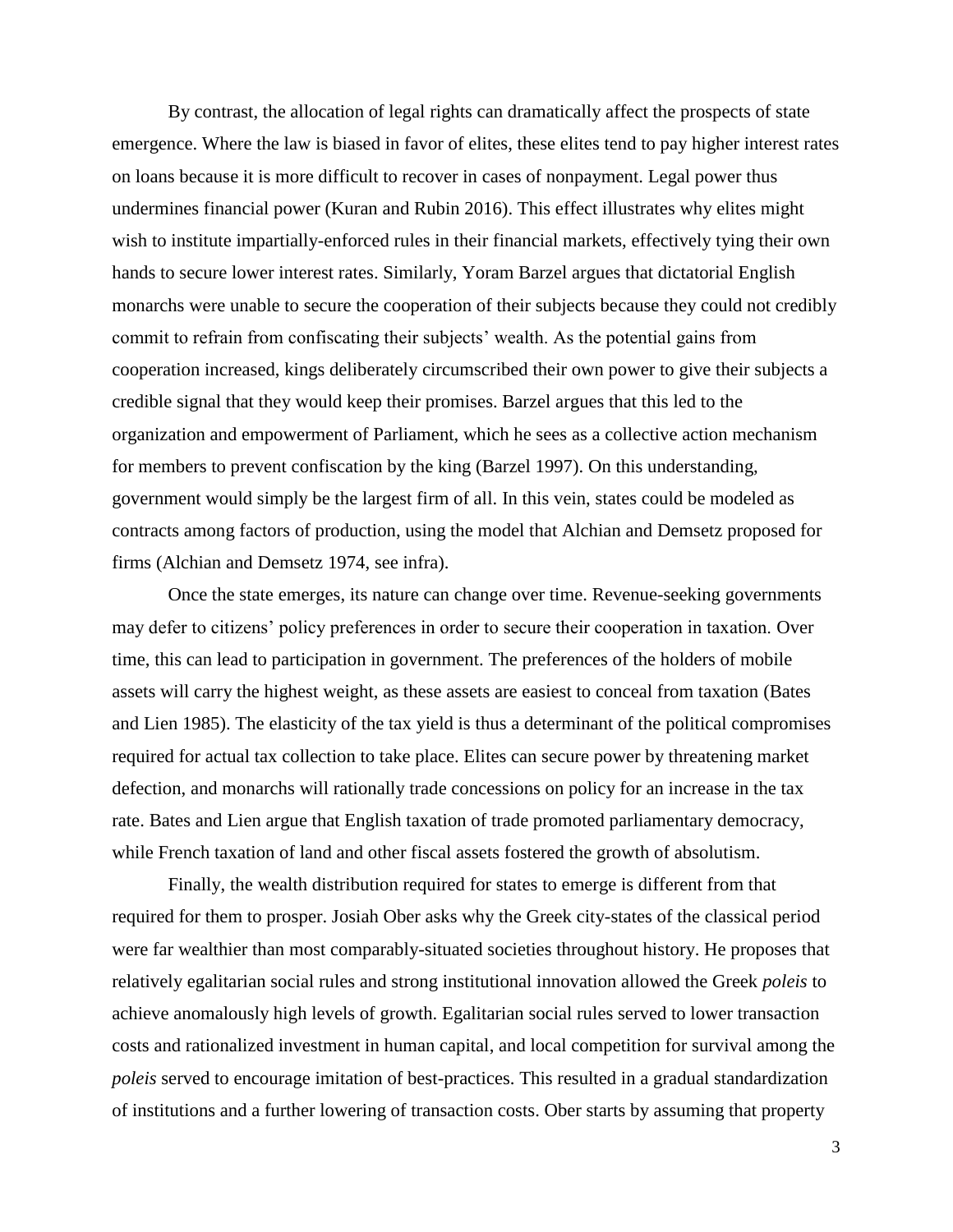rights exist in the world. Given that assumption, egalitarian institutions are clearly better for growth and prosperity. However, as we have seen, the initial creation of property rights seems to require deeply inegalitarian situations where a small number of powerful people can negotiate with one another at low cost. States appear to be formed by a small, relatively cohesive group that wishes to continue prospering and requires a framework in which to do it.

## *Why and under what conditions should we expect property rights to emerge?*

Property rights are likely to emerge where latent markets exist and can be exploited by small groups. A primary function of property rights is to provide the incentives to internalize externalities<sup>5</sup> (Demsetz 1967). The emergence of new property rights takes place as people seek to adjust to new cost-benefit possibilities in the light of changing circumstances. Property rights develop to internalize externalities when the gains of internalization outweigh the costs of internalization. However, effects will vary on the basis of a community's exogenously-given preference for private property (Demsetz 1967).

Negotiation costs increase exponentially with the number of participants, and are thus lowest for small groups. For Demsetz, "an increase in the number of owners is an increase in the communality of property," which increases internalization costs (Demsetz 1967). If we assume away transaction costs<sup>6</sup> and allow for the exchange of property rights, the output mix is demonstrably efficient and independent of initial rights endowments. Demsetz argues that in the absence of property rights, communal ownership of property is defective because it fails to internalize such externalities as the interests of future generations and the effect on others of individual withdrawals from the common pool. Private ownership, by contrast, concentrates the benefits and costs and greatly reduces the burden of negotiating over the remaining externalities. The latent group of potential beneficiaries will have an incentive to organize and fully exploit the latent market.<sup>7</sup>

We can get an idea of how this process might look in practice from a study of the evolution of mineral rights law during the Nevada gold rush, which can be understood as an adjustment process to reduce ownership uncertainty. The major proponents of legal change were

 $\overline{\phantom{a}}$ 

 $<sup>5</sup>$  Externalities are the gains or costs to society that are not reflected in market prices (Stevens p.62). "An externality exists because the production</sup> of the commodity has a public good aspect. The good lacks the excludability and rivalness that would characterize a pure private good. Uncompensated gains [or losses] "spill over" to others. (Stevens p.63)

<sup>6</sup> Transaction costs are those costs to participants "over and above the costs of producing the good or service itself." (Stevens p.68)

<sup>7</sup> As long as negotiation costs are low enough; i.e. the group is relatively small. Re: latent groups, see Olson 1965 (Mancur Olson. "The Logic of Collective Action". Cambridge, Harvard University Press, 1965.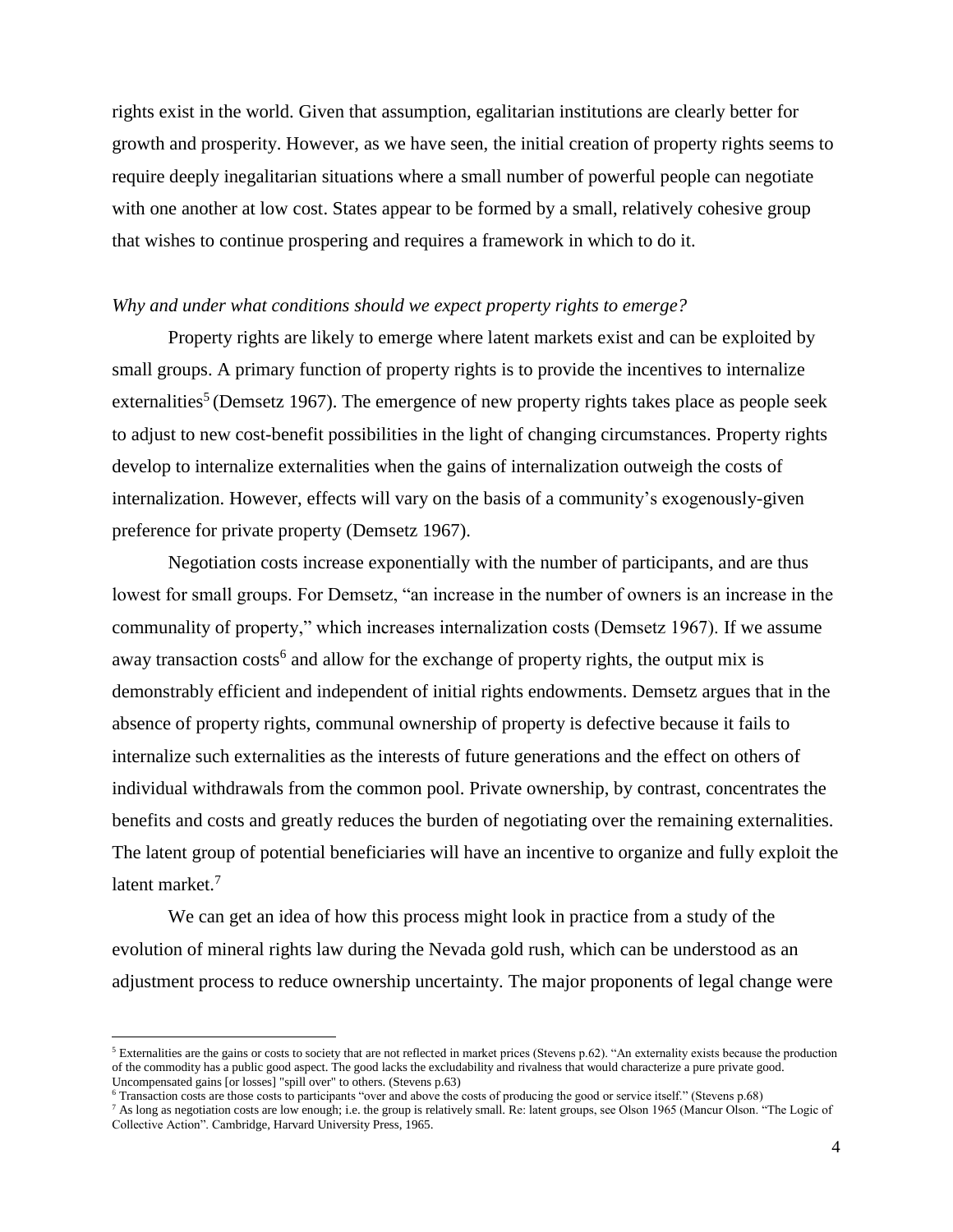mine owners, and each additional ore strike upset the temporary equilibrium reached after the previous strike by raising the benefits of exclusive control but also raising ownership uncertainty. This led mine owners to lobby for further legislative and judicial guarantees until a new shortrun equilibrium was reached. Gary Libecap argues that this story provides evidence for a theory of institutional change based on the potential net gains accruing to change proponents. (Libecap 1996).

Similarly, David Skarbek provides evidence for the spontaneous emergence and protection of property rights and mechanisms for dispute resolution. His study of the Mexican Mafia prison gang suggests that the large potential rents that an organized gang can extract from its territory create an incentive for such a gang to protect property rights and provide governance institutions. The required elements are large potential rents, a long time horizon and a capacity to extort individual agents. As Skarbek puts it, "…the self-interested desire to extract resources from vulnerable inmates unintentionally creates incentives for the predator to benefit the prey in a systematic way" (Skarbek 2011). It can be in the interests of the strong to protect the property rights of the weak.

Abba Lerner sketches an imaginative picture of the historical transition to property rights that gives a sense of the scale of the transition. "Thousands of habits of behavior and of enforced laws had to be developed over millennia to establish the nature and the minutiae of property rights before we could have buying and selling, instead of each man just taking what he wanted if only he was strong enough. Basically, what needed to be done was to disentangle sets of rights from the buzzing chaos of the universe and designate each such set of rights as a commodity that an individual (or a group) could exchange for another set of rights." (Lerner p.259) Demsetz would call this the process of internalization of externalities, both positive and negative.

Externalities cause markets to fail when public good characteristics are produced as the byproduct of another decision (Stevens p.73). When these externalities are positive, producers will try to capture their benefits by creating markets for them, but transaction costs may preclude marketizing them in this way. When externalities are negative, the cost will be fully borne by third parties. Privatizing these public goods involves establishing institutional arrangements to ensure that the benefit accrues to the individual or group who paid for it (Lerner p.264).

It must be emphasized that individual property rights are not the only mechanism for the exploitation of latent markets. Elinor Ostrom compiled extensive data on common-pool resource (CPR) groups, and she concluded that such groups can avoid the tragedy of the commons on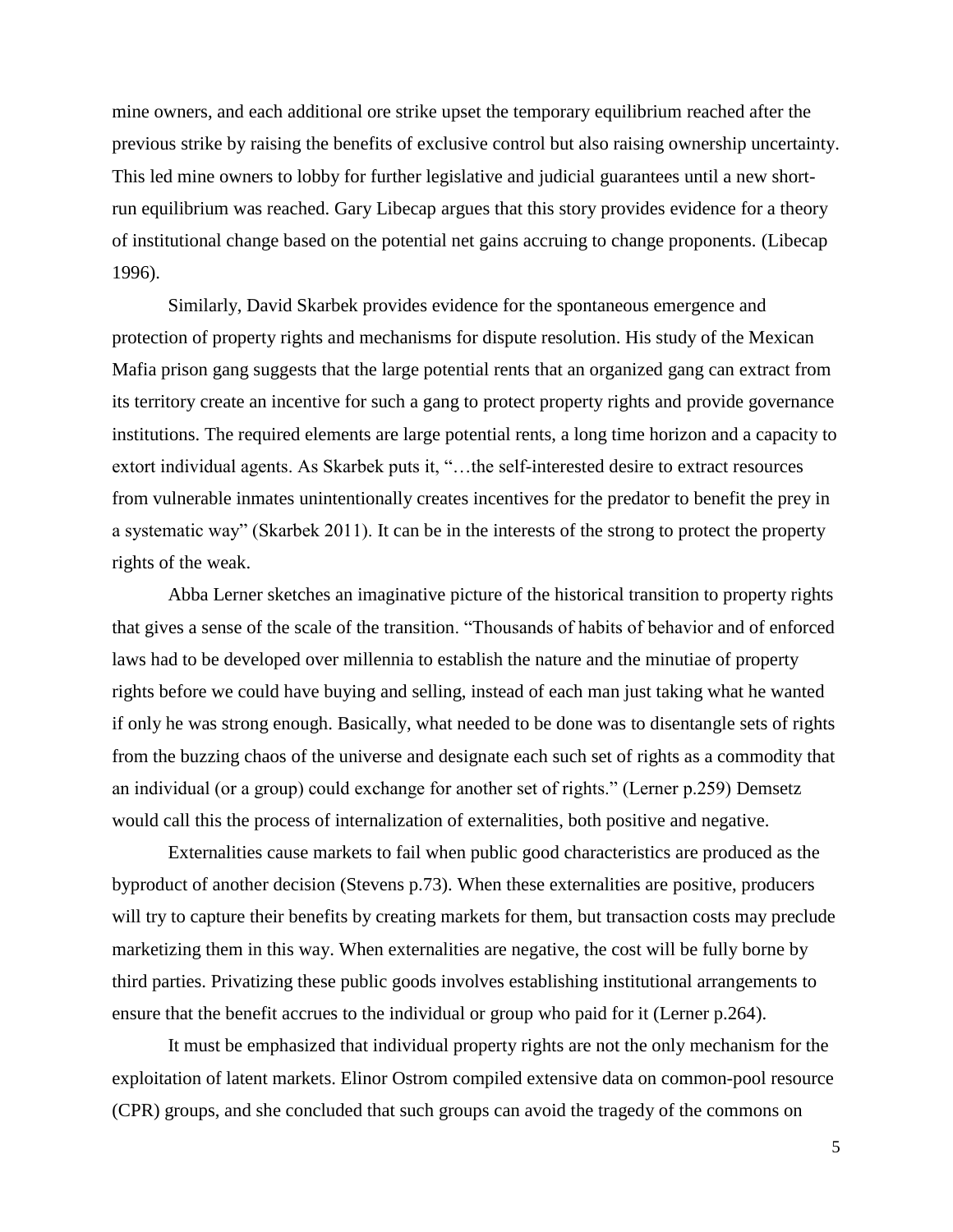their own, without top-down regulation, as long as eight "design principles" are present: 1) clearly defined boundaries, 2) proportional equivalence between costs and benefits, 3) collective choice arrangements, 4) monitoring, 5) graduated sanctions, 6) conflict resolution mechanisms, 7) a right to organize, and 8) nested enterprises (polycentric governance). The interaction among these design principles is not well defined, and it seems possible to propose cases where most of these principles were in place but the tragedy of the commons was not averted.

## *Why and under what conditions should we expect business firms to emerge?*

Business firms will emerge where the returns to internalization are greater than the costs of scale. Using the market carries transaction costs, such as search costs, information costs, bargaining costs, enforcement costs, and so on. By bringing market processes inside a business firm, these costs can be dramatically reduced. However, returns to scale diminish rapidly as overhead costs and allocation mistakes proliferate. Ronald Coase proposed that firms will expand in size until "the costs of organizing an extra transaction within the firm become equal to the costs of carrying out the same transaction by means of an exchange on the open market or the costs of organizing in another firm" (Coase 1937). On this reading, firms are hierarchical mechanisms for reducing external transaction costs, and in the absence of transaction costs, there would be no economic basis for their existence.

It seems likely that the creation of firms is motivated by a similar process to that which led to the accretion of property rights – the existence of latent internalization benefits that outweigh the attendant overhead and allocation costs. Alchian and Demsetz argue that rather than seeing firms as hierarchical authority systems, we should recognize that they are organized to provide incentives for the maximization of inputs, particularly human capital. A firm is a contractual structure with joint input production, several input owners, and a common party to each contract (the owner) with the right to negotiate *ex parte* with each input provider and with a transferrable residual claim on profits. In essence, a firm is a set of contracts among various factors of production (Alchian and Demsetz 1972). Coase's model implies that firms will emerge when the costs of forming this contract are lower than the benefits arising from it.

The scale of firms will also be determined by the number of participants in the market. Benjamin Klein's study of the Fisher-General Motors case suggests that in a monopolymonopsony relationship, investments to a specific use can create a mutual holdout problem (Klein 2000). This holdout problem motivates vertical integration (including forward and